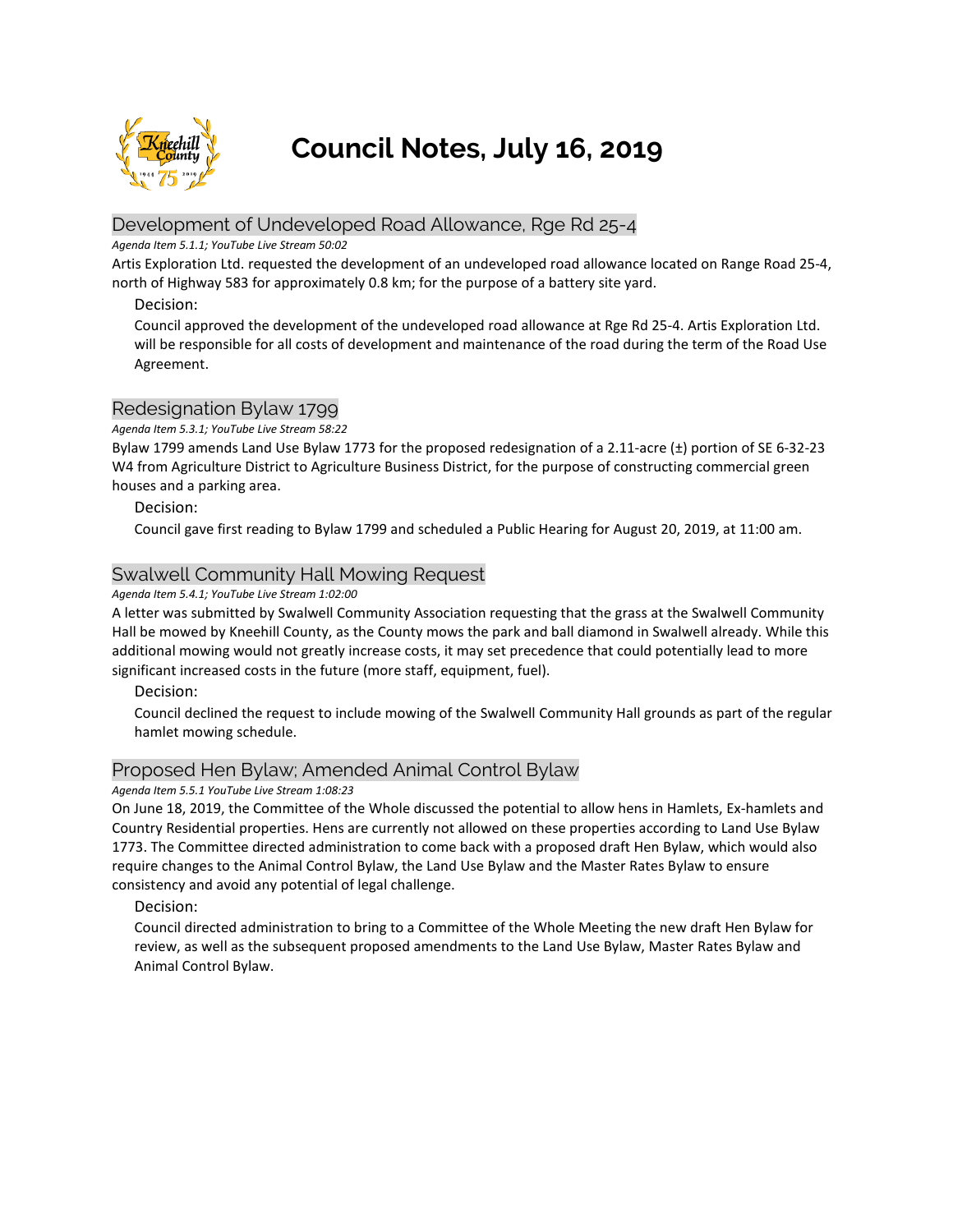# Policy 15-10 Youth Sponsorship

*Agenda Item 8.1; YouTube Live Stream 1:12:39*

Council approved a \$10,000 budget Youth Sponsorship in 2019, and as of June 26, 2019, administration has already granted \$9800.00 through this policy. Recent requests for additional sponsorship would put this account over budget.

# Decision

Council defeated the motion to approve a transfer of \$4300 to the Youth Sponsorship Account.

# Policy 3-3 Board and Committee Appointments

#### *Agenda Item 8.2; YouTube Live Stream 1:22:57*

The Council Board and Committee Appointment list has been updated following the creation of a Red Deer County/Kneehill County Intermunicipal Development Plan Committee, and the addition of approved Bylaw 1797 Town of Trochu/Kneehill County Intermunicipal Development Plan.

#### Decision

Council approved updated Policy 3-3, Board and Committee Appointments. A full list of Council's Board and Committee Appointments is available in the Council package, and on the Kneehill County website.

# Three Hills 2019 Community Discovery Night

*Agenda Item 8.3; YouTube Live Stream 1:24:45*

An invitation was received to attend the Three Hills Discovery Night.

#### Decision

Council authorized two Council members to attend the 2019 Three Hills Discovery Night, Wednesday, September 4, 2019 at the Three Hills Curling Rink from 5:30 pm - 7:00 pm.

# IDP & ICF- Starland County and Stettler County

#### *Agenda Item 8.4; YouTube Live Stream 1:28:45*

The new Municipal Government Act requires all municipalities that share a common border to adopt an Intermunicipal Collaboration Framework (ICF) by April 1, 2021, including the creation and adoption of an Intermunicipal Development Plan (IDP). Kneehill County is seeking an exemption from the required IDP and ICF with Starland County and Stettler County, due to limited development opportunities, lack of shared services and the abundance of Crown land along the majority of each border.

#### Decision

Council will request that the Minister of Municipal Affairs consider granting an exemption to Kneehill County for the requirement of Intermunicipal Development Plans and Intermunicipal Collaborative Framework Agreements with Stettler County and Starland County.

# Village of Linden Request

#### *Agenda Item 8.5; YouTube Live Stream 1:37:28*

The Village of Linden is requesting \$200,000.00 to help assist with the cost of a Master Infrastructure Plan and for other infrastructure projects requiring attention. The Village has indicated that the project would move forward and take about a year to complete.

#### Decision

Council granted the Village 50% funding, to a maximum of \$112,500.00, providing the County have access to the resulting data and Master Infrastructure Plan. Funds to come from Contingency Reserve.